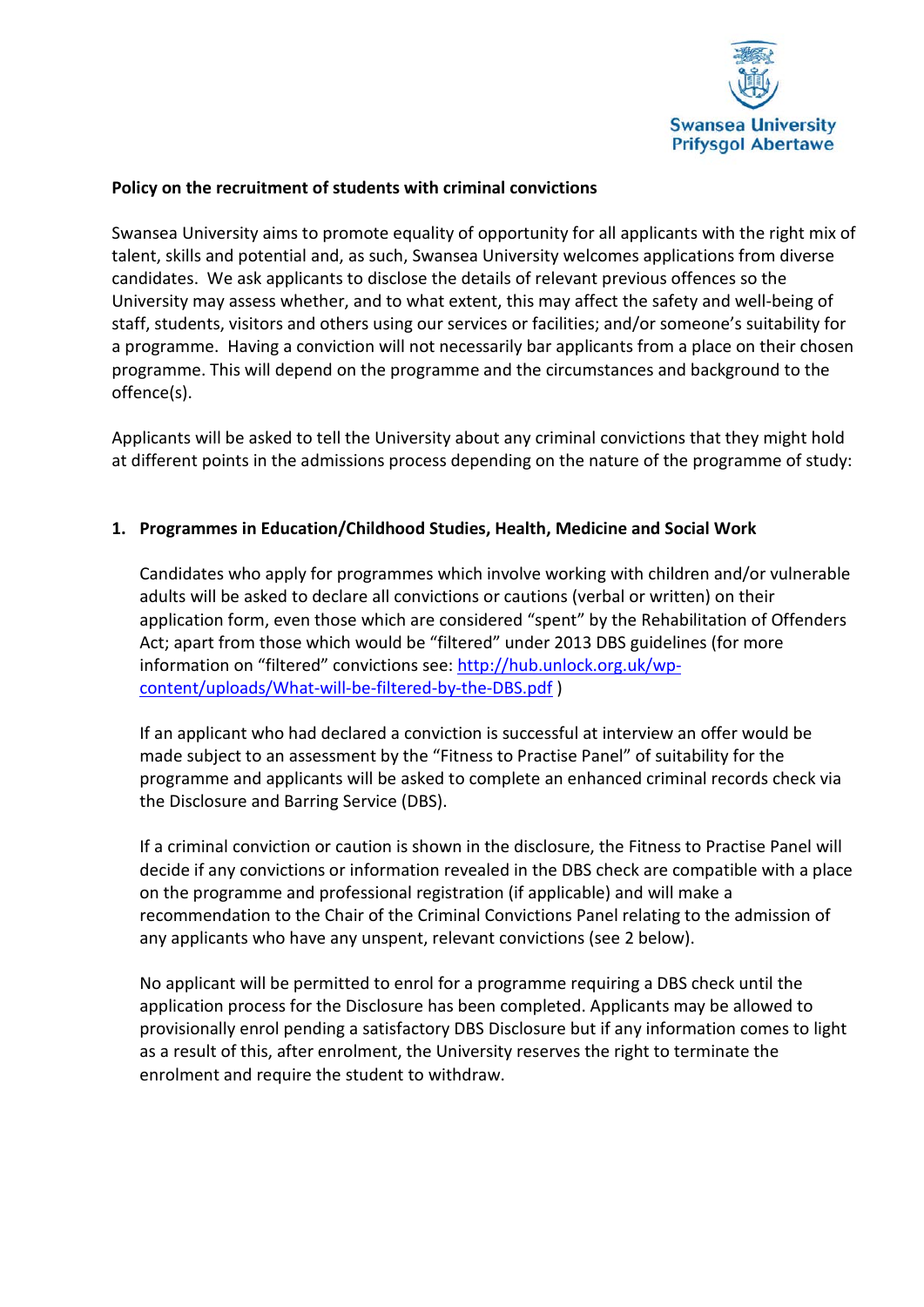# **2. Other programmes (which do not require a DBS check)**

After receiving an offer of a place, applicants for other programmes will be asked to disclose any "unspent" convictions which are considered "relevant".

**Relevant** convictions are those which have implications for universities' duty of care towards the safety of their students, staff and visitors. This includes convictions involving violence, sexual offences and supply of drugs; as well as offences involving firearms, arson and terrorism.

Applicants are not required to tell us about '**spent'** convictions as defined in the Rehabilitation of Offenders Act 1974.

The applicant will be asked to supply a written personal statement on the circumstances surrounding the conviction(s), the subsequent penalties and supporting information from a probation officer or other person connected with the case (if applicable). Depending on the nature of the conviction, we may also request an independent account of what happened and the penalties. This may be a pre-sentence report or other statement from legal advisors. Failure to reveal information that is directly relevant to the case could lead to the withdrawal of the offer of a place or to the termination of any subsequent enrolment.

### **University Criminal Conviction Panel Process**

The case will be considered initially by the Head of Admissions. In the case of a minor criminal conviction (e.g. a conviction which would have no or little impact upon the University community) the application may be allowed to proceed with no further action.

If the case requires further consideration, the Head of Admissions will take the case to the University's Criminal Conviction Panel. All cases forwarded to the panel for consideration are anonymised and therefore all documents received by the Admissions Office will be redacted to remove any personal detail so that applicants cannot be identified. After each panel, all documentation is permanently destroyed by panel members and only relevant information is kept securely within the Admissions Office in accordance with the Data Protection Act 1998.

The panel is made up of representatives of the University from Academic Services, Student Services and Admissions Office. However, it may also be necessary to seek further information from, and the opinions of, other members of staff as to appropriate safeguarding measures or actions to be taken. The identity of the applicant involved will be kept confidential wherever possible.

Using the information provided, the panel will assess the risk to the applicant and students, staff and others that the applicant may come into contact with, taking into account:

- The nature of the offence(s) and whether it is relevant to the programme of study
- How long ago the offence(s) took place
- In the event of more than one offence, whether each was a single occurrence or part of a series of similar occurrences
- The recommendations of any referees, any mitigating circumstances, and aggravating circumstances